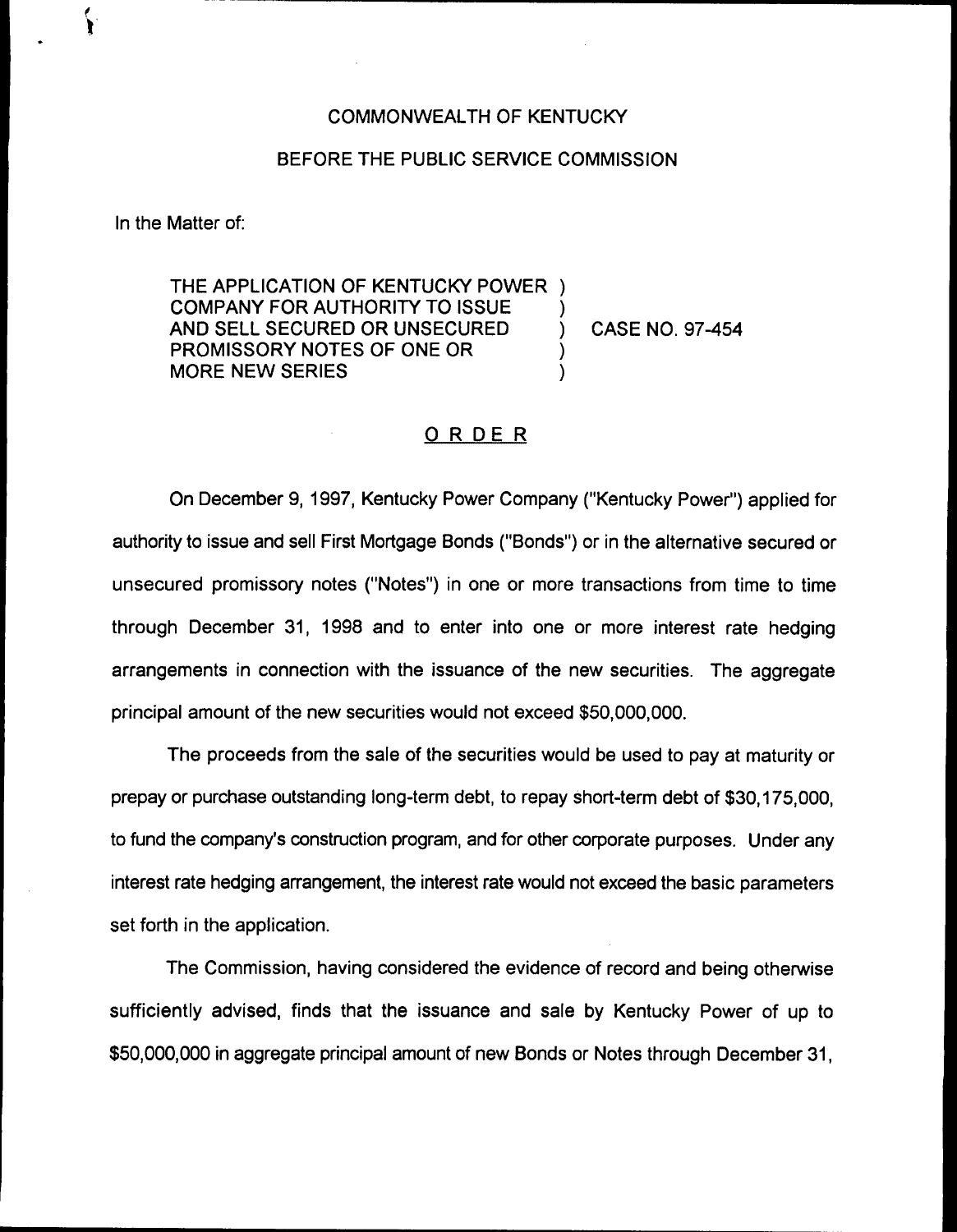1998are for lawful objects within the corporate purposes, are necessary and appropriate for and consistent with the proper performance of its service to the public, will not impair its ability to perform that service, are reasonably necessary and appropriate for such purposes, and should therefore be approved.

IT IS THEREFORE ORDERED that:

Ï

1. Kentucky Power is authorized to issue and sell up to \$50,000,000 of its new Bonds or Notes in one or more transactions through December 31, 1998 and to enter into one or more interest rate hedging arrangements, within the parameters set forth in the application. The securities will be sold on a negotiated or competitive bid basis with one or more underwriters or agents, or in a private placement transaction with a commercial bank or other institutional investor.

2. Kentucky Power shall agree only to such terms and prices that are consistent with the parameters set out in its application. If variable rate securities are used, Kentucky Power shall prepare on an annual basis an analysis of the relationship between such variable rate securities and fixed rate securities at the time of the analysis. Such analysis shall be available for Commission review on an annual basis beginning with an initial calculation within 30 days after the closing of the financing approved herein.

3. Kentucky Power shall, within 30 days after the issuance of each series of securities, file with this Commission a statement setting forth the date or dates of issuance, the price paid, the interest rate, purchasers, and all fees and expenses, including underwriting discounts or commission or other compensation involved in the issuance and distribution and the use of the proceeds.

 $-2-$